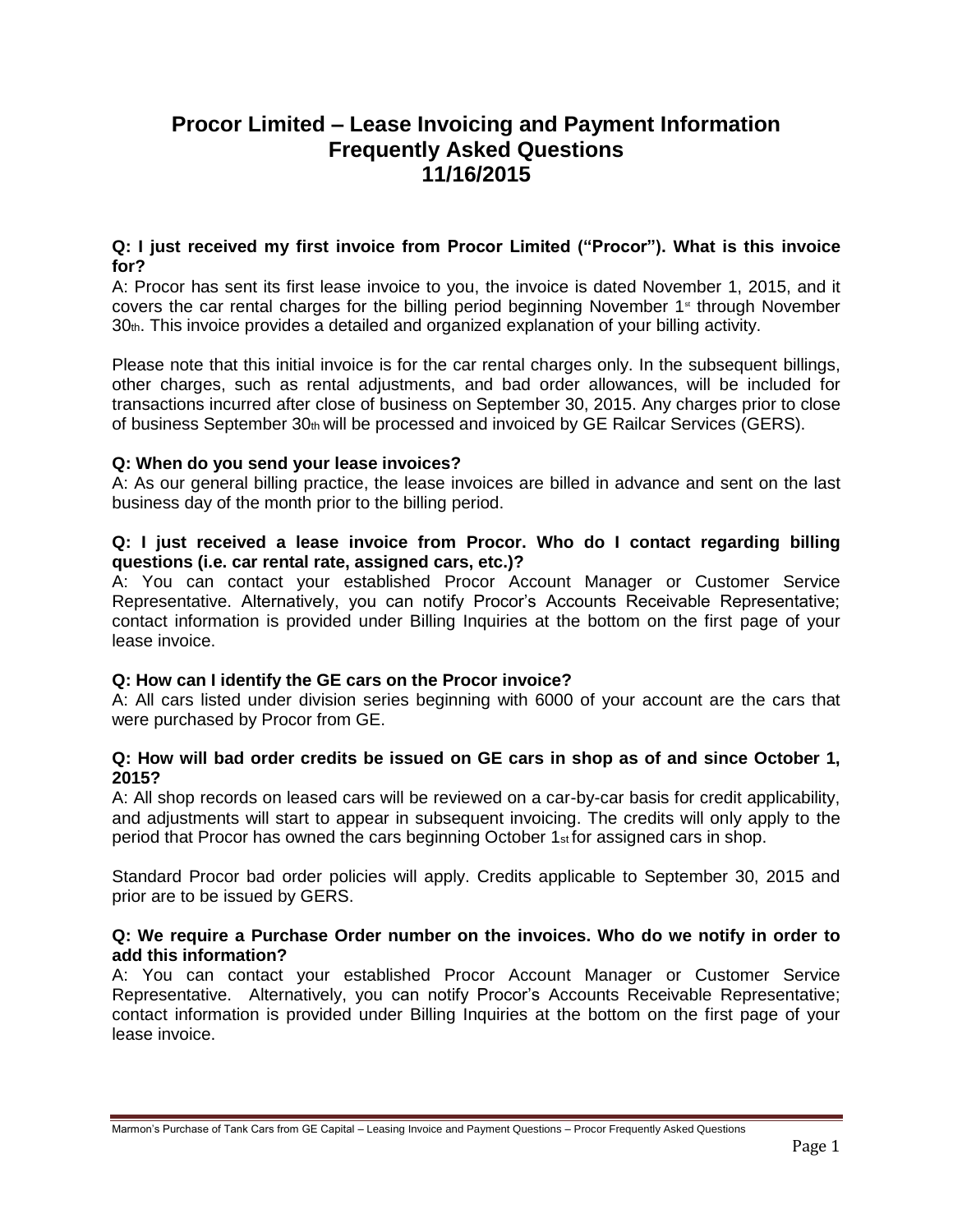# **Q: My invoice is not addressed correctly. How do I get it corrected?**

A: You can contact your established Procor Account Manager or Customer Service Representative. Alternatively, you can notify Procor's Accounts Receivable Representative; contact information is provided under Billing Inquiries at the bottom on the first page of your lease invoice.

## **Q: My Company uses a third party company to audit and/or process our invoices for payment. How do I have my invoices sent to that third party?**

A: You can contact your established Procor Account Manager or Customer Service Representative. Alternatively, you can notify Procor's Accounts Receivable Representative; contact information is provided under Billing Inquiries at the bottom on the first page of your lease invoice.

## **Q: I did not receive my Procor car rental invoice. Where can I get a copy?**

A: Please ensure that your e-mail security filters are set to accept our e-mail addresses, correspondences, and attachments. A copy of your car rental invoice is available on Procor Link-Net**®** from the accounts payable – lease invoices option under the control center.

## **Q: I do not have access to Procor Link-Net®. How do I get access to the site?**

A: From the Procor website (www.procor.com), click on the "Require a New Account" link within the Procor Link-Net**®** login facility.

## **Q: What can I access on Procor Link-Net®?**

- A: In Procor Link-Net**®**, you can access:
- 1) Lease/Rider information
- 2) Assigned car listing
- 3) Shopping and release of your leased cars from Procor repair locations
- 4) Historic car rental invoice copies of your account
- 5) Customer account balance with a listing of your open unpaid invoices
- 6) Repair services invoice copies with backup documents

# **Q: When are the Procor lease invoices due?**

A: Our payment terms are net-10 days, beginning from the invoice date.

#### **Q: What type of payments do you accept?**

A: We accept electronic payments; such as ACH's/EFT's or wire transfers, as well as cheques. We encourage electronic payment.

#### **Q: I just received a lease invoice from Procor. To whom and where do I send my payment when it is due?**

A: The EFT payment information is available on the first page of the Procor lease invoice. For information on other payment methods please contact the Accounts Receivable Representative as per the contact information at the bottom of the invoice.

#### **Q: To whom and where do I send my remittance advice?**

A: You can send your remittance advice to our Accounts Receivable Department by e-mail to receivables@procor.com.